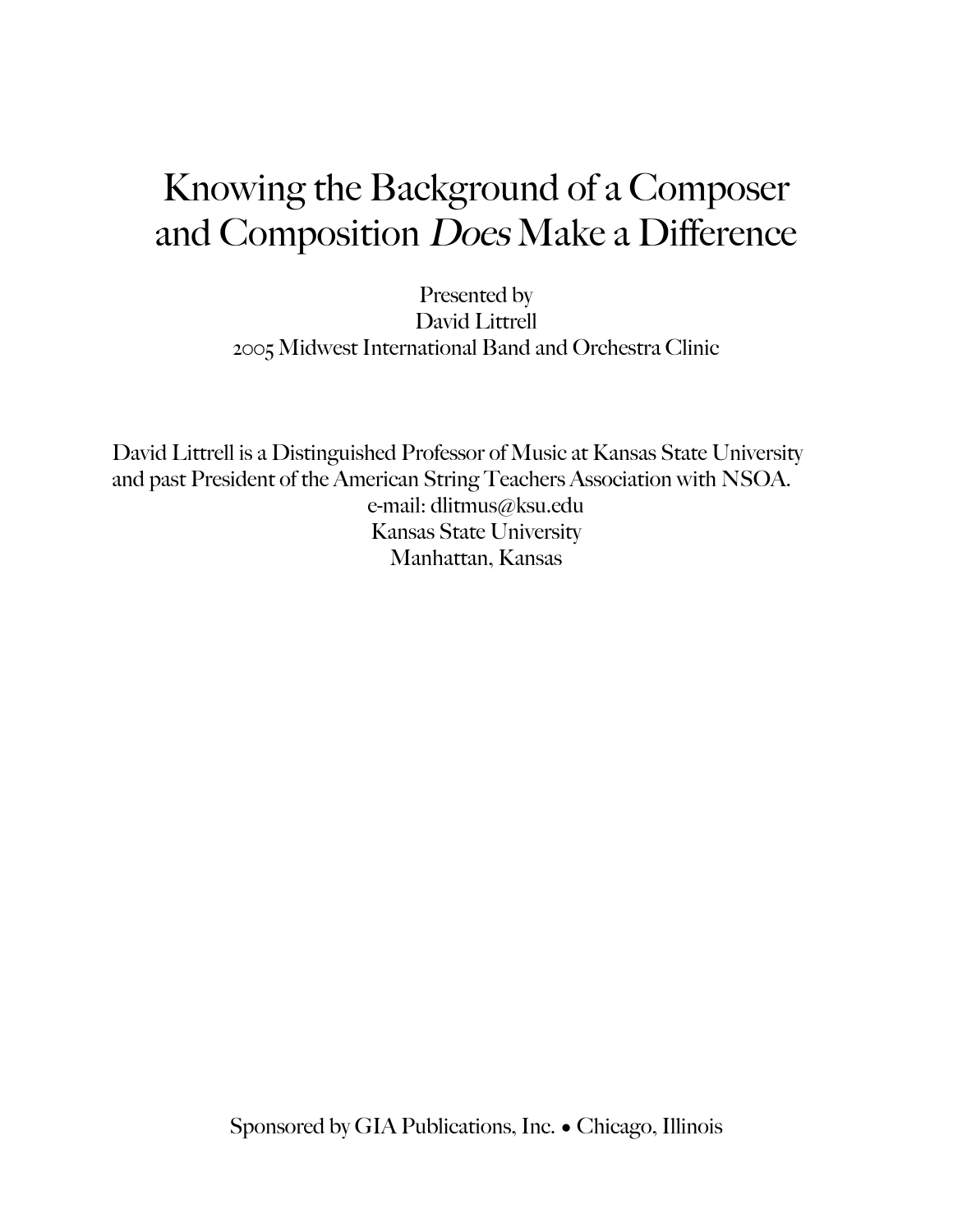## Knowing the Background of a Composer and Composition *Does* Make a Difference

Knowing the background of a composer and a composition can lead to a more musically satisfying performance as well as an educational experience for the conductor and students.

## Subject Areas About a Composer or Composition

- 1. Composer's biographical information
- 2. Historical background of the composition, including its relation to the composer's life and other compositions
- 3. Perspective of the piece in the context of music history, style, and societal culture
- 4. Required technical skills and overview of rhythmic considerations, keys, meters, bowing and fingering problems, instrumentation
- 5. Stylistic considerations for interpreting bowing styles, dynamics, articulation, and emotional expression
- 6. Musical elements: melody, harmony, rhythm, timbre
- 7. Form and structure of the composition
- 8. Similar repertoire available through recordings
- 9. Encyclopedia, Web site, and book resources

Jacquelyn Dillon emphatically states that the music *is* the curriculum and that we are responsible for giving our students the opportunity to play music of high quality for educational and aesthetic reasons. Planning the repertoire for the school year is perhaps the single most important decision an orchestra conductor will make.

#### Listening List for Today's Presentation

| Canyon Sunset              | John Caponegro      | Grade 1 | Kendor          |
|----------------------------|---------------------|---------|-----------------|
| Appalachian Sunrise        | Doris Gazda         | Grade 2 | <b>Kios</b>     |
| Folk Tune and Fiddle Dance | Percy Fletcher      | Grade 3 | Boosey & Hawkes |
| Brook Green Suite          | <b>Gustav Holst</b> | Grade 3 | G. Schirmer     |
| <b>Holberg Suite</b>       | <b>Edvard Grieg</b> | Grade 5 | Kalmus; Luck's  |
|                            |                     |         |                 |

#### Bibliography

- Littrell, David. *Teaching Music through Performance in Orchestra, Volumes 1 and 2. Chicago: GIA* Publications, Inc., 2001 and 2003. (Volume 1 partially compiled and edited by Laura Reed.)
- *Teaching Music through Performance in Orchestra: Resource Recordings, Volumes 1 and 2.* Michigan State University Symphony Orchestra, Leon Gregorian, conductor. Chicago: GIA Publications, Inc., 2003 and 2005. Four-CD and three-CD recordings of all Grade 1–3 pieces from both volumes.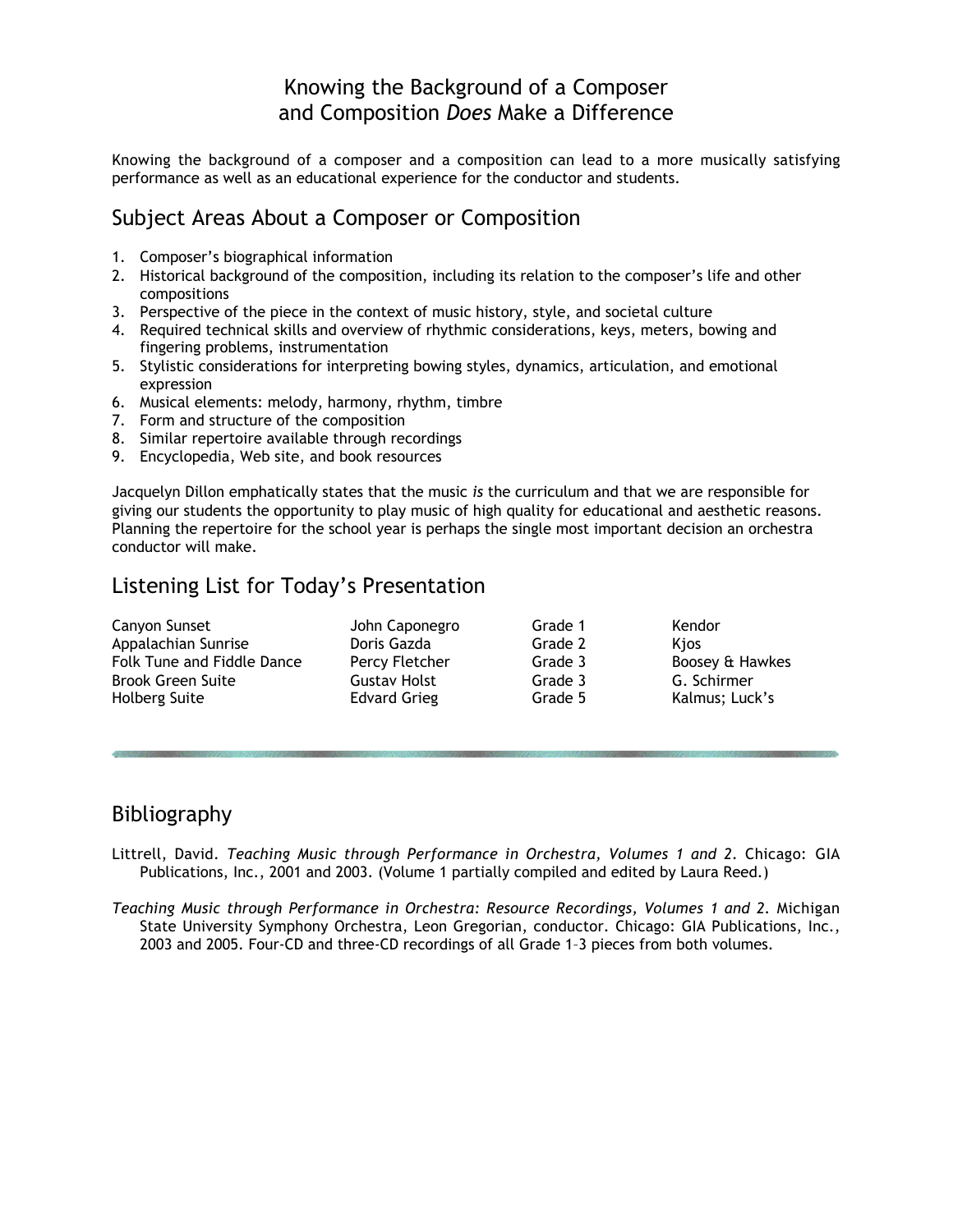## Teaching Music through Performance in Orchestra

Michael Allen, Louis Bergonzi, Jacquelyn Dillon, Robert Gillespie, James Kjelland, Dorothy Straub Compiled and edited by David Littrell and Laura Reed Racine

Written, researched, and compiled by scholars with a wealth of teaching experience, Teaching Music through Performance in Orchestra is a one-of-a-kind, indispensable resource that allows educators to lead students beyond the notes on the printed page toward total musical awareness and understanding!

Part I of this valuable guide offers "words of wisdom" from six successful orchestra teachers with over 150 years of experience among them. Each gives practical advice on subjects ranging from producing well-rounded musicians, rehearsal suggestions, and preparing for festivals to selecting high-quality music and the impact of national standards on teaching.

Part II contains a nuts-and-bolts analysis of 100 of the most significant works for strings and full orchestra, Grades 1–6. Researched and compiled by scholarly musicians and teachers across the country, this section gives important information on each musical selection, including composer and composition information, historical background, technical requirements, stylistic considerations, musical elements (form and structure), suggestions for additional listening, and a guide to selected references.

As a reference guide or a college-level text, Teaching Music though Performance in Orchestra is an ideal tool for anyone seeking a deeper understanding of his or her music repertoire.

Michael Allen is a professor of String Music Education and String Pedagogy at Florida State University in Tallahassee. Louis Bergonzi is a professor of String Music Education and String Pedagogy at the Eastman School of Music in Rochester, New York. He is a past-president of the American String Teachers Association with National School Teachers Association. Jacquelyn Dillon is a professor of String Music Education and String Pedagogy at Wichita State University in Kansas. She is a past president of the American String Teachers Association with National School Teachers Association. Robert Gillespie is a professor of String Music Education and String Pedagogy at The Ohio State University in Columbus. James Kjelland is a professor of String Music Education and String Pedagogy at Northwestern University in Evanston, Illinois. Dorothy Straub is Director of Music for Fairfield, Connecticut Schools and a past president of the Music Educators National Conference (MENC). Laura Reed Racin is editor of the American String Teacher journal and founder and director of the north Central West Virginia Community Orchestra. David Littrell is a University Distinguished Professor of Music at Kansas State University, where he teaches cello, double bass, baroque cello, and conducts the orchestra. He is a past president of the American String Teachers Association with NSOA.

G-5565 Hardcover, 526 pages.................................................................................................. \$39.50

# Teaching Music through Performance in Orchestra: Resource Recordings Volume *I*, Grades *1*-3

Michigan State University Symphony Orchestra Leon Gregorian, conductor

> This 4-CD set contains almost all of the Grade 1 through 3 repertoire from the book, recorded exquisitely by the Michigan State University Symphony Orchestra under the direction of Leon Gregorian. The quality of the music is topnotch, but many of these lower-grade pieces are impossible to find in recorded form. This CD set is the perfect companion to any string orchestra or orchestra conductor looking for music of the highest quality in the Grade 1 through 3 levels.

CD-536 Four-CD set ................................................................................................................ \$49.50